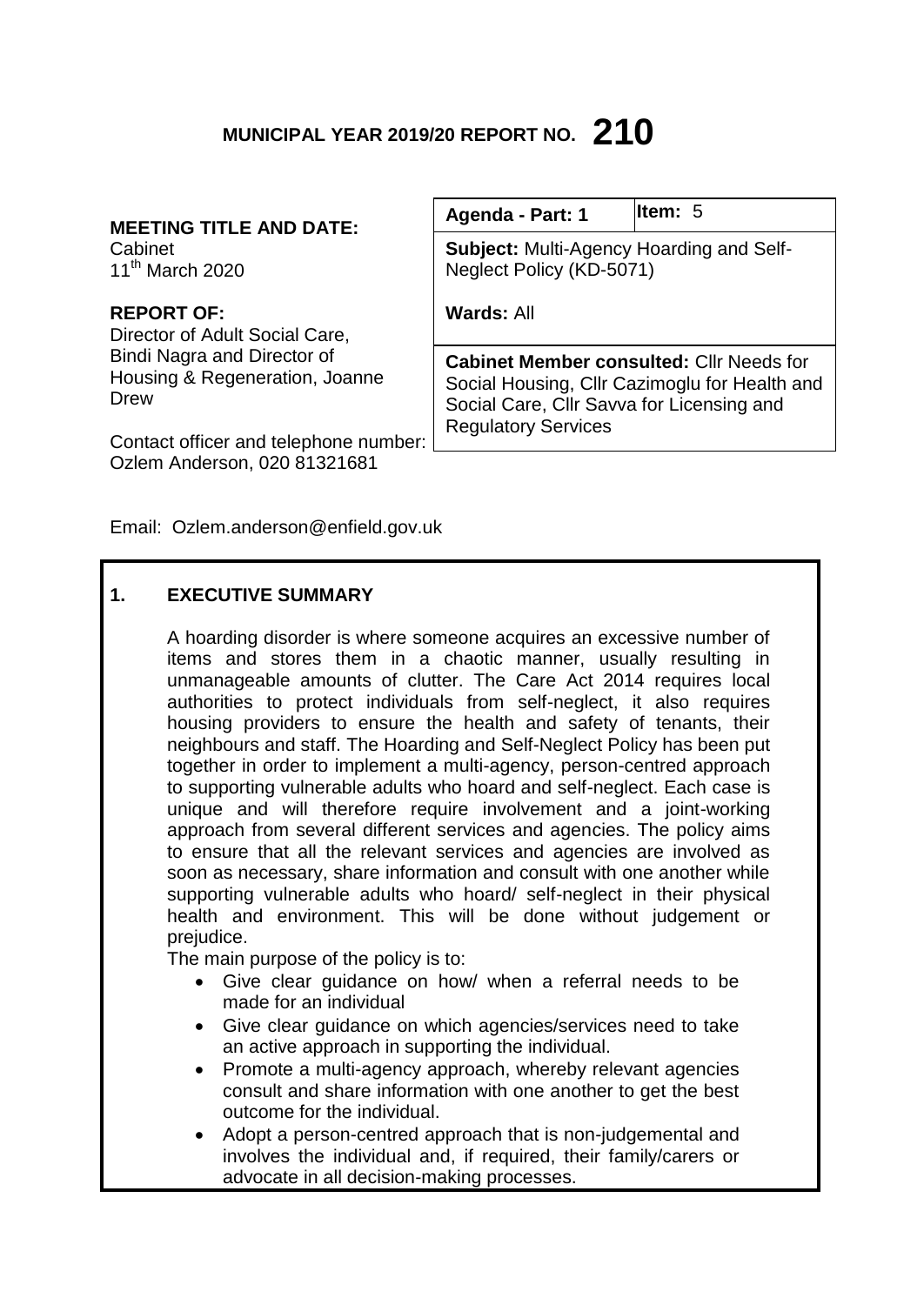Be of benefit to the lives of adults who hoard and self-neglect, helping them improve their quality of life and their living conditions.

The Council is also working towards appointing a Hoarding Coordinator to manage intervention and support for adults who hoard.

# **2. RECOMMENDATIONS**

That Cabinet approve the Multi-Agency Hoarding and Self-Neglect Policy.

# **3. BACKGROUND**

3.1 The Hoarding and Self-Neglect Policy is being developed as a councilwide policy to offer support and guidance to vulnerable adults who hoard and self-neglect by setting out guidelines for professionals to assist them in delivering a consistent and effective service.

3.2 A hoarding disorder is where someone acquires an excessive number of items and stores them in a chaotic manner, usually resulting in unmanageable amounts of clutter. The items can be of little or no monetary value. The clutter reaches a level that impedes every day functioning.

3.3 Enfield Multi- Agency Safeguarding Hub (MASH) had over 600 referrals where hoarding or self-neglect were a factor in 2018-19. An adult who is experiencing a hoarding disorder or self-neglect may be in contact with different services and agencies, many times, over the period in which they are hoarding. Supporting the adult is not the sole responsibility of one service or agency and an effective approach to helping the adult will require a multiagency response.

3.4 Hoarding cases are complex due to the way hoarding impacts on different aspects of an adult's life: their home, their social connections, physical and mental health and environment. Adults who hoard and self-neglect therefore require the support and services of different agencies and council partners over the course of the intervention period.

3.5 This policy sets out the role and powers of different agencies, so that practitioners can be confident about what their own role is, who to refer to or contact when a hoarding or self-neglect related issue presents itself.

# **4. CONSIDERATIONS**

# **4.1 Person-Centred Approach**

The policy sets out to involve the individual in all aspects of decision-making in order to achieve the best outcome to improve their health, wellbeing and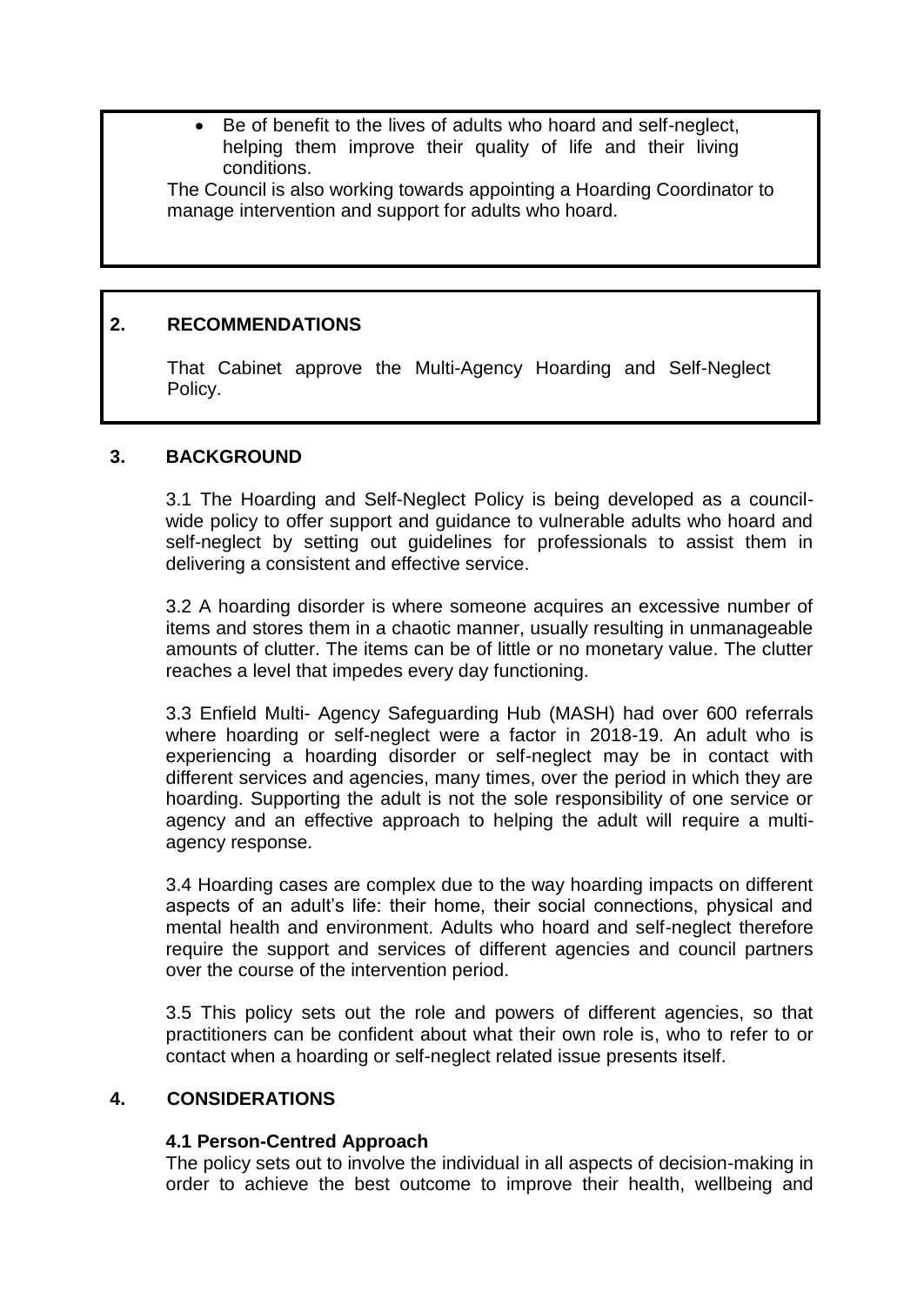environment. A person-centred approach is vital to encourage the individual to engage with services and consent to support or interventions. This approach ensures that if a property is to be cleared out to reduce clutter and clean, that the individual, who is likely to have an attachment to the things they are hoarding and may be distressed, is given wrap-around support. It safeguards the individual's feelings and helps to foster trusting relationships between the individual and the agencies involved. A person-centred approach focuses on treating the individual with respect and care, being conscious of their likely emotional attachments to the clutter in their homes and being mindful that the behaviour may be a result of traumatic experiences such as bereavement.

#### **4.2 Multi-Agency Approach**

An adult who hoards/ self-neglects may have a complex range of needs and require support from a number of services. Hoarding impacts several areas of an individual's life; their home, their social connections, physical and mental wellbeing, and their environment. An effective approach to getting the best outcome for the individual is to adopt a multi-agency approach, whereby agencies work together and consult with one another to agree actions in the best interests of the individual. This policy sets out the roles and responsibilities of the relevant agencies, ensuring practitioners can feel confident about their individual role, and how to refer to other services when it is appropriate to do so.

# **4.3 Information Sharing**

Effective sharing of information is essential in order to establish a full picture of the individual's needs, identify any risks and obtain the right support for the best outcome. Officers and practitioners will always seek consent to record or share an adult's personal information and will always consider whether consent may not be needed because there is a vital or public interest. Information sharing will be in line with the General Data Protection Regulations (GDPR).

# **4.4 Community MARAC**

The Community MARAC facilitates joint-working relationships between council services and partner agencies that work with adults who hoard/ self-neglect. The purpose of a referral to the Community MARAC is to share information and identify a lead agency for each case of hoarding/ self-neglect. The key purpose of the Community MARAC will be to allocate roles and determine timelines for decisions and actions to take place.

Members of the Community MARAC will discuss referrals of hoarding/ selfneglect that are deemed high-risk or complex. High risk and complex cases involve an adult:

- 1. Whose home is at a clutter level of 6 or above on the Clutter Image Rating; and
- 2. who has resisted several attempts at engagement; or
- 3. where the risks are considered to be very high/ chronic; or
- 4. where an agency has been working with the person for a period of time but has been unable to mitigate the risks.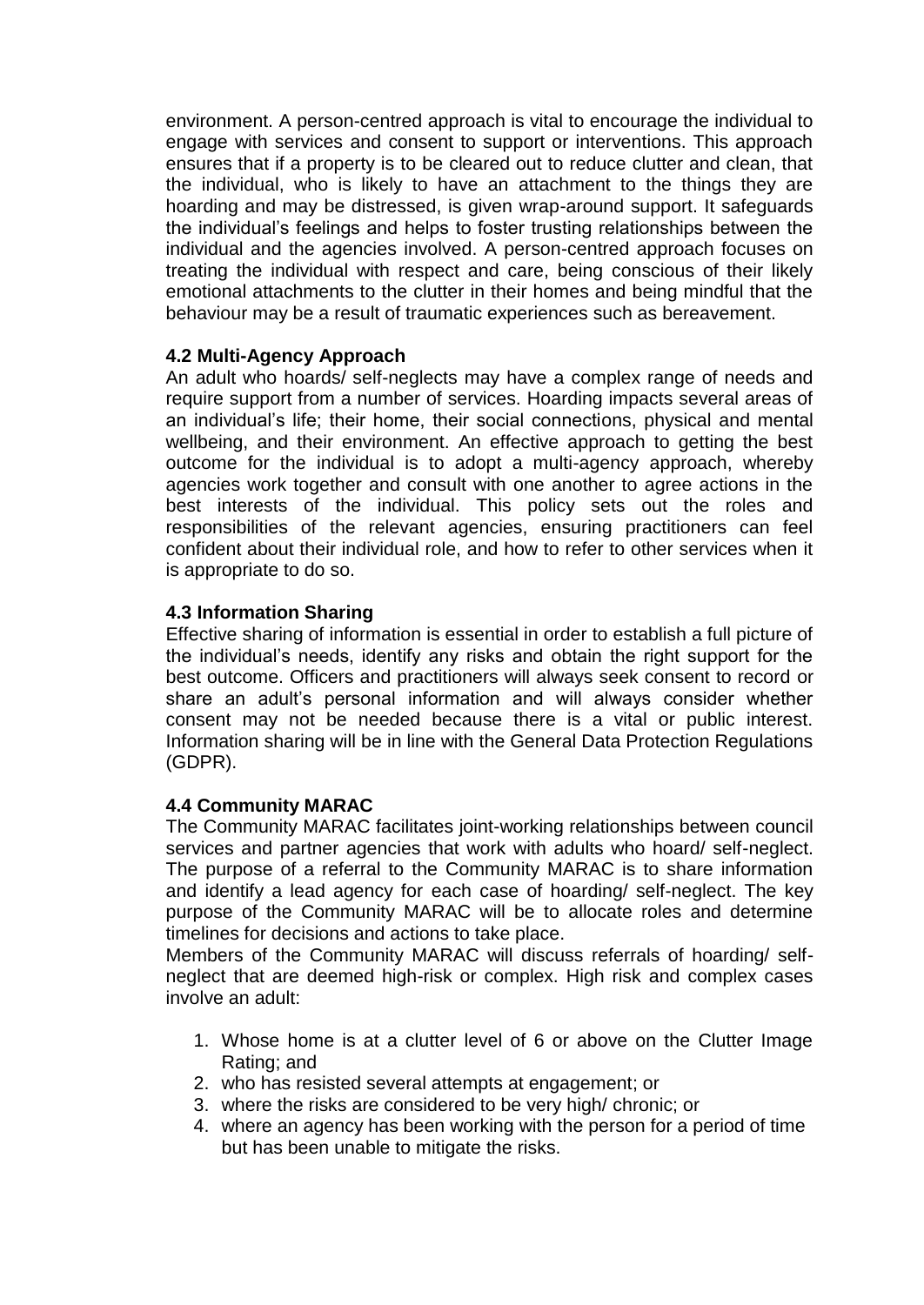We do not anticipate more than 10 cases to be referred to the Community MARAC each year.

#### **4.5 Consultation**

We conducted a 6-week consultation with a range of professionals. This was in the shape of an online survey that was publicised to professionals by Adult Social Care. We received 7 responses to the survey. We have also engaged with professionals from London Fire Brigade, The Barnet, Enfield and Haringey Mental Health Trust and the Enfield Safeguarding Adults Board throughout the development of the policy.

We also conducted a public consultation at a well-publicised service user event. This took the form of a survey and discussion. User feedback to the development of the policy was positive.

We have given our due consideration to ensure that the policy allows us to deliver the most cost-effective approach that is in the best interests of adults with hoarding disorder.

## **5. ALTERNATIVE OPTIONS CONSIDERED**

An alternative to this policy is to continue with the current approach whereby individual services and agencies intervene with hoarding situations as and when they are identified. This policy provides a more effective and consistent approach to supporting adults who hoard or self- neglect with clear guidelines. The policy adopts a multi-agency approach that ensures the individual receives support from services and agencies that are working in partnership with one another to cover the range of the individual's needs. The policy sets out guidelines for a person-centred method, that keeps the individual at the centre of all decisions and actions taken. This ensures, the individual is consistently treated with respect, has their voice heard and feels properly supported. The policy ensures that practitioners have clear guidance on how to support individuals in every aspect of their life that is impacted by the hoarding behaviour. The policy also helps the individual who is hoarding/ selfneglecting, or their family members/ carers seek out support. Without the policy, vulnerable adults may not be referred to the necessary services or may not be referred as soon as they require help, leading to a delay in help given and possibly a less effective outcome.

#### **6. REASONS FOR RECOMMENDATIONS**

This policy addresses a Council-wide need for a coordinated, multi-agency approach for working with adults who hoard and self-neglect. Adults who hoard or self-neglect often face intervention or require support from different services within the Council and partner agencies because of the way hoarding and self-neglect impacts different areas like housing, environmental health, adult social care and mental health. In order to coordinate an effective approach, it is vital that a multi-agency approach is established. Joint-working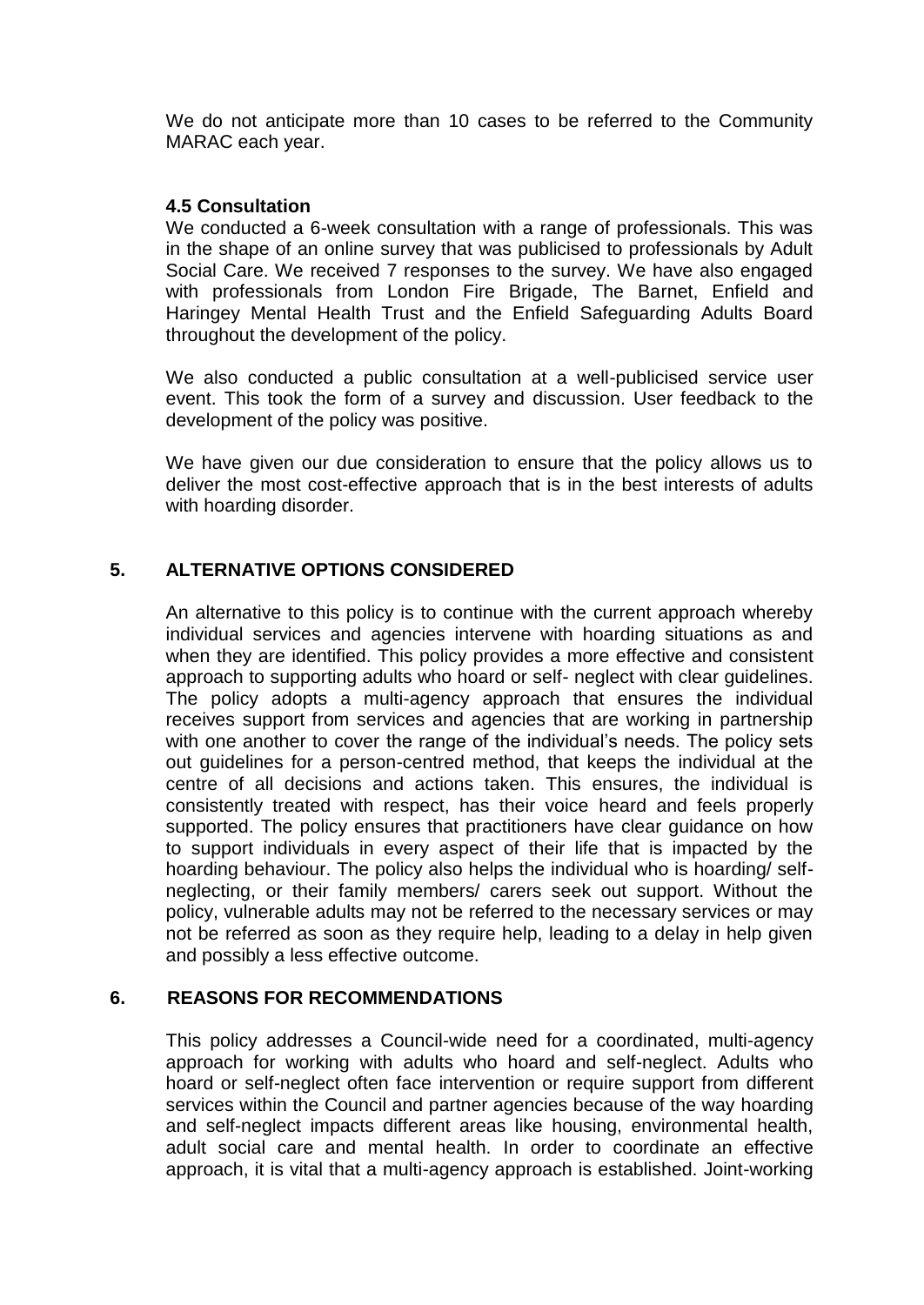enables services to share information and make collective decisions that will be most effective in the long term.

The policy sets out a wraparound package of care for adults with hoarding disorder. This includes long-term therapeutic care and monitoring to support them in treating the underlying cause of the disorder. This approach will reduce the need for repeated interventions such as de-cluttering, council house repairs, temporary accommodation and other costly and timeconsuming methods. Long-term support will also help the individual re-build relationships, that may have been impacted by the disorder, with neighbours and loved ones, and maintain a safe and comfortable environment.

# **7. COMMENTS FROM OTHER DEPARTMENTS**

#### **7.1 Financial Implications**

 There should be no additional cost, as a result of this policy. If any expenditure is needed this will be contained within the safeguarding budget.

## **7.2 Legal Implications**

Section 42 of the Care Act places a duty on local authorities to undertake safeguarding enquiries if certain conditions are met. A local authority is under a duty to make (or cause to be made) whatever enquiries it thinks necessary to enable it to decide whether (and if applicable, what) action should be taken in the case of an adult in its area (whether or not the adult is ordinarily resident in its area) where the local authority has reasonable cause to suspect that the adult meets the following 3 requirements: has needs for care and support (whether or not the authority is meeting any of those needs); is experiencing, or is at risk of, abuse or neglect; and as a result of those needs is unable to protect himself or herself against the abuse or neglect or the risk of it. 'Neglect' can include 'self-neglect'. The Care and Support Statutory Guidance states that self-neglect covers a wide range of behaviour and includes hoarding.

A multi-agency approach and the sharing of information are fundamental to the successful implementation of this policy. Such information sharing must be undertaken in accordance with the Data Protection Act 2018 and the General Data Protection Regulations.

The policy is in line with the local authority's duties and powers under housing, environmental and public health legislation.

#### **7.3 Property Implications**

None.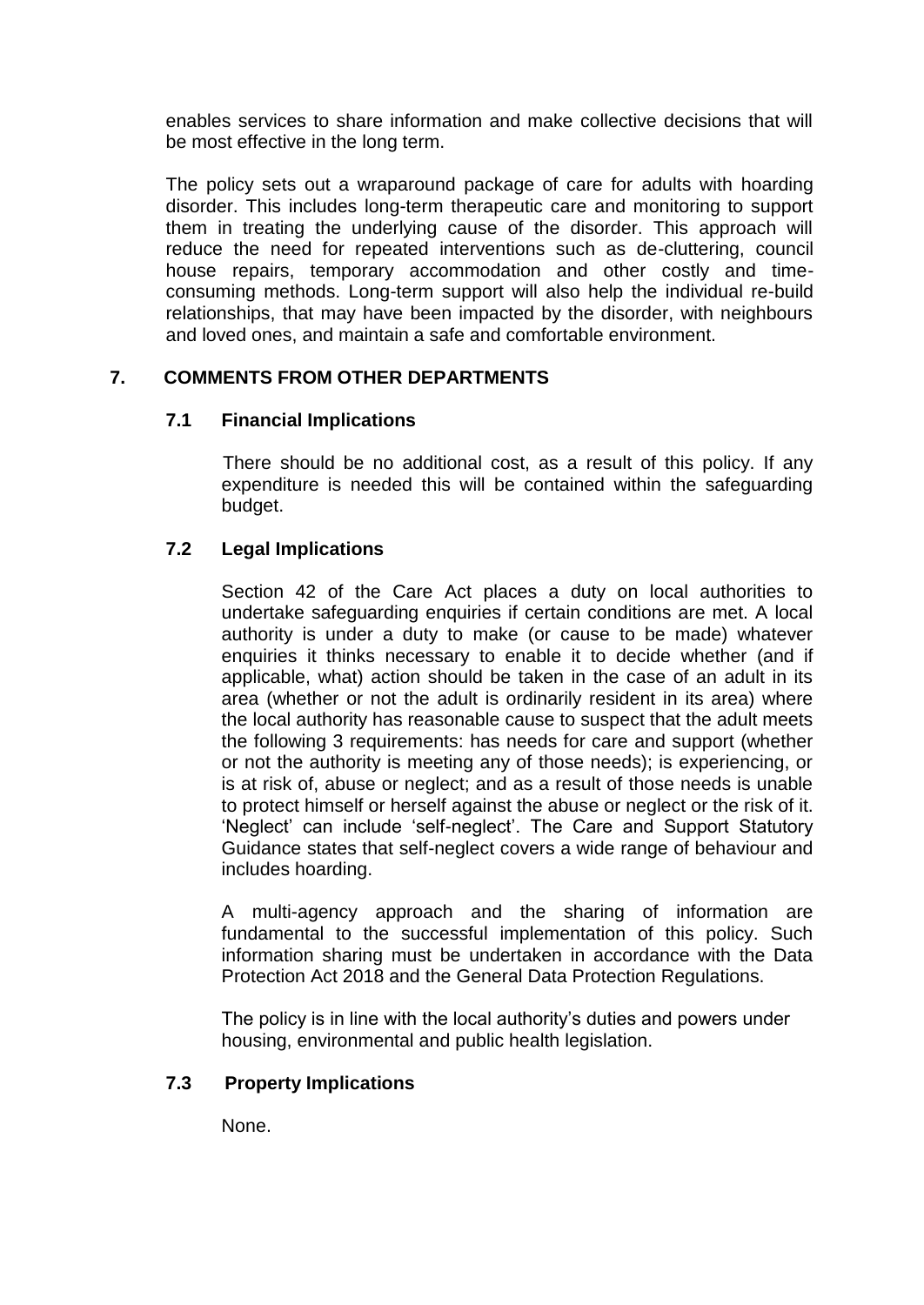## **8. KEY RISKS**

This policy addresses a number of risks identified with the existing processes as detailed in this report and adoption of this policy will ensure these risks are mitigated.

## **9. IMPACT ON COUNCIL PRIORITIES - CREATING A LIFETIME OF OPPORTUNITIES IN ENFIELD**

#### **9.1 Good Homes in Well-Connected Neighbourhoods**

The policy will help the council prevent vulnerable adults being made homeless, either from social or private tenancies, due to breach of tenancy agreements. The policy will enable council services and partner agencies to support adults who hoard/ self-neglect in improving their living environments.

#### **9.2 Sustain Strong and Healthy Communities**

The policy sets out clear guidelines designed to support vulnerable adults with both their physical and mental well-being using a multiagency, person-centred approach which will identify risk, and share information in order that the individual receives appropriate support as soon as possible and is helped to achieve optimal health and resilience in the long term. The policy will also support individuals to thrive and reintegrate into society by helping to build trusting relationships and confidence.

#### **9.3 Build our Local Economy to Create a Thriving Place**

The policy's multi-agency approach will help the council and partner agencies intervene to improve outcomes for an individual who hoards/self-neglects at an earlier date, therefore minimising the necessity of more costly actions further down the line.

#### **10. EQUALITIES IMPACT IMPLICATIONS**

An Equalities Impact Statement has been completed for this policy. National research and professional accounts within Enfield suggest that elderly people are more likely to be experiencing a hoarding disorder due to frailty, social isolation and the nature of the disorder which tends to escalate over time. The policy will meet its obligations under the Equalities Act; it will not discriminate against any particular group and each individual will be treated fairly and without discrimination.

#### **11. PERFORMANCE AND DATA IMPLICATIONS**

The policy requires that council services and agencies record and report decisions, actions and outcomes related to each case in order that the Enfield